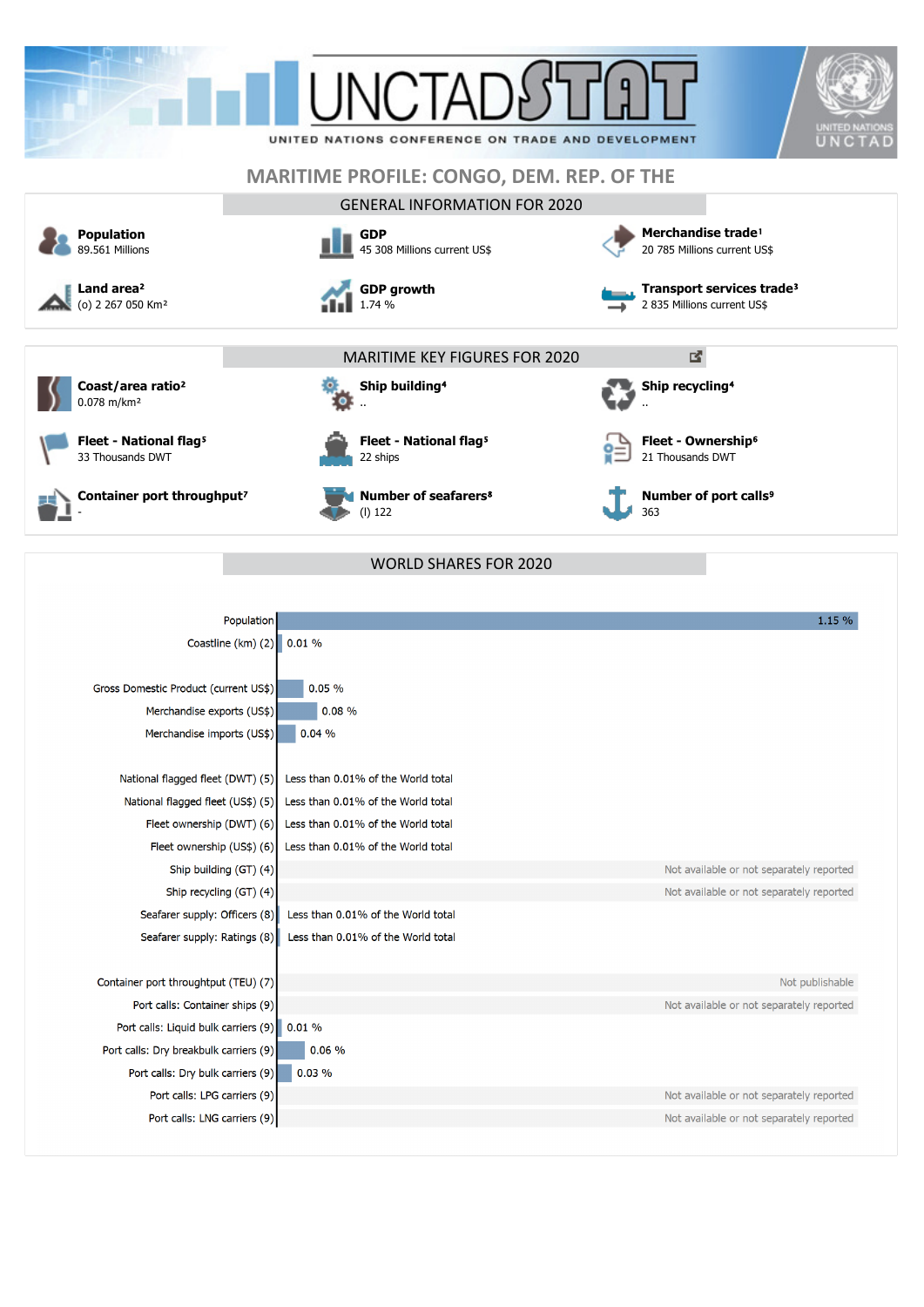## **CONGO, DEM. REP. OF THE**



#### INTERNATIONAL TRADE IN TRANSPORT SERVICES

| Services exports by main category <sup>10</sup> |        |         |        |         |
|-------------------------------------------------|--------|---------|--------|---------|
| (as % of total services)                        | 2005   | 2010    | 2015   | 2020    |
| Transport                                       | 3.4    | 22.8    | 52.1   | 16.4    |
| Travel                                          | 0.9    | 2.8     | 0.1    | 56.3    |
| Other services                                  | 95.7   | 74.4    | 47.8   | 27.4    |
| Total trade in transport services <sup>10</sup> |        |         |        |         |
| (millions of US\$)                              | 2005   | 2010    | 2015   | 2020    |
| Transport services exports                      | 12     | 89      | 90     | 24      |
| Transport services imports                      | 825    | 1 5 1 3 | 1 009  | 1 0 7 6 |
| Transport services trade balance                | $-813$ | $-1424$ | $-918$ | $-1053$ |
|                                                 |        |         |        |         |



図

|                                                                                                                                                    |                                 |         | <b>NATIONAL FLEET</b> |                                 | ⊠                                   |                           |
|----------------------------------------------------------------------------------------------------------------------------------------------------|---------------------------------|---------|-----------------------|---------------------------------|-------------------------------------|---------------------------|
| Carrying capacity by type of ship <sup>5</sup>                                                                                                     |                                 |         |                       |                                 |                                     |                           |
| (Thousands DWT)                                                                                                                                    | 2005                            | 2010    | 2015                  | 2020                            |                                     | $0\%$                     |
| Total fleet                                                                                                                                        | $\cdots$                        | 16.7    | 43.1                  | 33.5                            |                                     |                           |
| Oil tankers                                                                                                                                        | $\cdots$                        | 1.6     | 1.6                   | 3.2                             |                                     | Fleet growth rate in 2020 |
| <b>Bulk carriers</b>                                                                                                                               | $\cdots$                        | $\cdot$ | 0.0                   | 0.0                             |                                     |                           |
| General cargo                                                                                                                                      | $\cdots$                        | 0.6     | 30.0                  | 12.5                            |                                     |                           |
| Container ships                                                                                                                                    | $\cdot$                         | $\cdot$ | 0.0                   | 0.0                             |                                     |                           |
| Other types of ships                                                                                                                               | $\cdot$                         | 14.4    | 11.5                  | 17.8                            |                                     |                           |
| Fleet by type of ship <sup>5</sup>                                                                                                                 |                                 |         |                       |                                 |                                     |                           |
| (Number of ships)                                                                                                                                  |                                 |         |                       |                                 |                                     |                           |
| the contract of the contract of the contract of the contract of the contract of the contract of the contract of<br>the contract of the contract of | the contract of the contract of |         |                       | the contract of the contract of | the state of the state of the state | Oil tankers               |

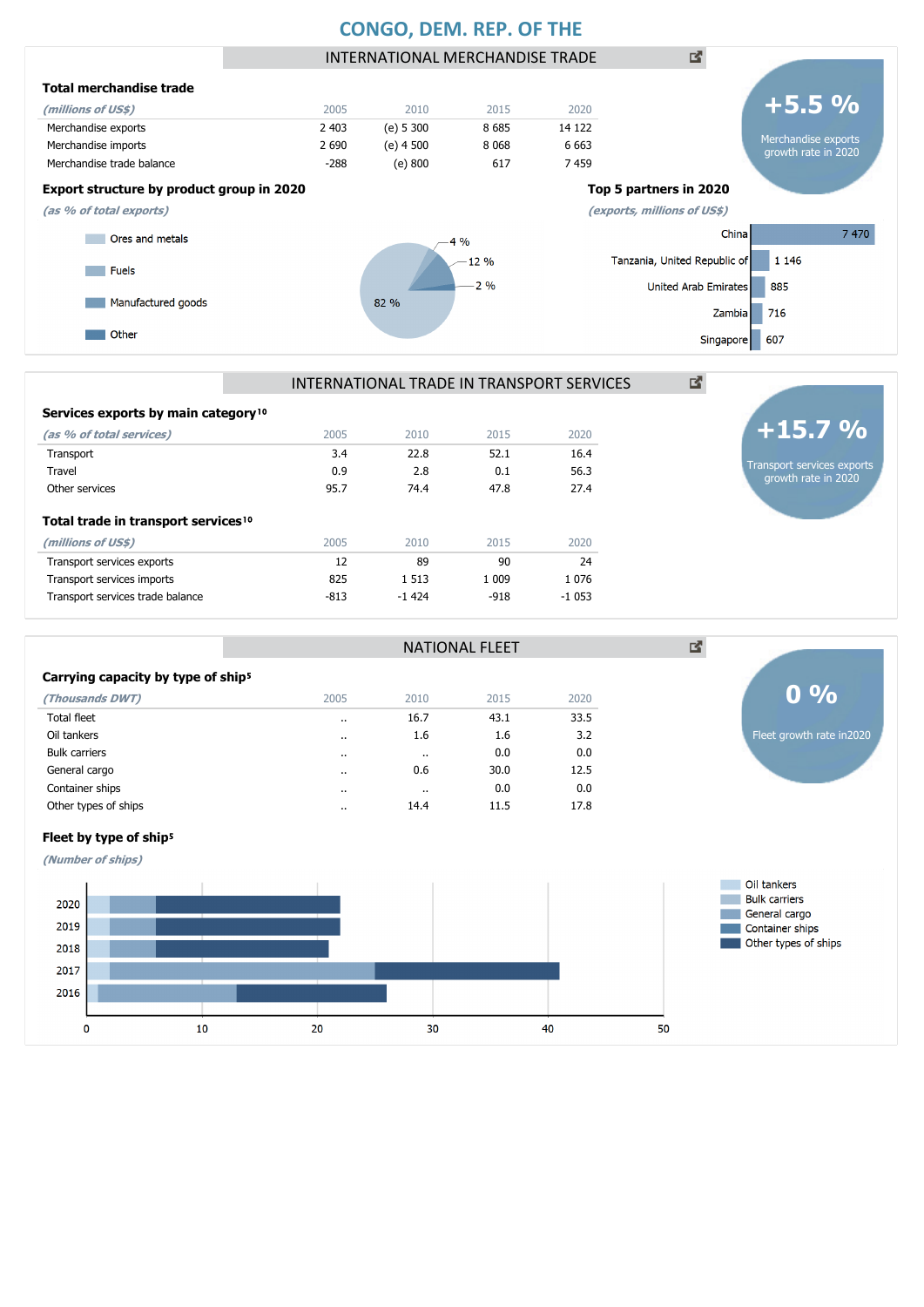# **CONGO, DEM. REP. OF THE**

LINER SHIPPING CONNECTIVITY

凶

## **Bilateral connectivity index - Top 10 partners in Q1 2020**<sup>11</sup>

**Can only take values between 0 (minimum) and 1 (maximum)**

| Congo             |       | 0.232 |  |
|-------------------|-------|-------|--|
| Angola            | 0.218 |       |  |
| Gabon             | 0.218 |       |  |
| Belgium           | 0.217 |       |  |
| Equatorial Guinea | 0.217 |       |  |
| Spain             | 0.217 |       |  |
| United Kingdom    | 0.217 |       |  |
| Cameroon          | 0.216 |       |  |
| Norway            | 0.216 |       |  |
| Moroccol          | 0.171 |       |  |



図

### PORT CALLS AND PERFORMANCE

### Port calls, time spent in ports, vessel age and size in 2020<sup>9</sup>

|                                  | Number of<br>arrivals | Median time<br>in port (days) | Avg age<br>of vessels | Avg size (GT)<br>of vessels | Avg cargo<br>carrying<br>capacity (DWT)<br>per vessel | Avg container<br>carrying<br>capacity (TEU)<br>per container<br>ship | Maximum size<br>(GT) of vessels |
|----------------------------------|-----------------------|-------------------------------|-----------------------|-----------------------------|-------------------------------------------------------|----------------------------------------------------------------------|---------------------------------|
| All ships                        | 363                   | 2.84                          | 15                    | 10 515                      | 15 2 43                                               |                                                                      | 33 044                          |
| Liquid bulk carriers             | 51                    | 1.69                          | 13                    | 10 293                      | 16 048                                                |                                                                      | 29 935                          |
| Liquefied petroleum gas carriers | $\cdots$              | $\cdot$                       |                       | $\cdots$                    | $\cdots$                                              |                                                                      |                                 |
| Liquefied natural gas carriers   | $\cdots$              | $\cdots$                      |                       | $\cdots$                    | $\cdots$                                              |                                                                      | $\cdots$                        |
| Dry bulk carriers                | 81                    | 6.95                          | 14                    | 18 944                      | 30 017                                                |                                                                      | 33 044                          |
| Dry breakbulk carriers           | 231                   | 1.98                          | 16                    | 7 609                       | 9884                                                  |                                                                      | 21 265                          |
| Roll-on/roll-off ships           | $\cdots$              | $\cdots$                      |                       | $\cdots$                    | $\cdots$                                              |                                                                      |                                 |
| Container ships                  | $\cdot$ .             | $\cdots$                      |                       | $\cdots$                    | $\cdots$                                              |                                                                      |                                 |
| Passenger ships                  | $\cdot$ .             | $\cdots$                      |                       | $\cdots$                    | $\cdots$                                              |                                                                      |                                 |

#### Port liner shipping connectivity index - Top 5 ports in 2020<sup>11</sup>

**Maximum 2006=100 for China, Hong Kong SAR**